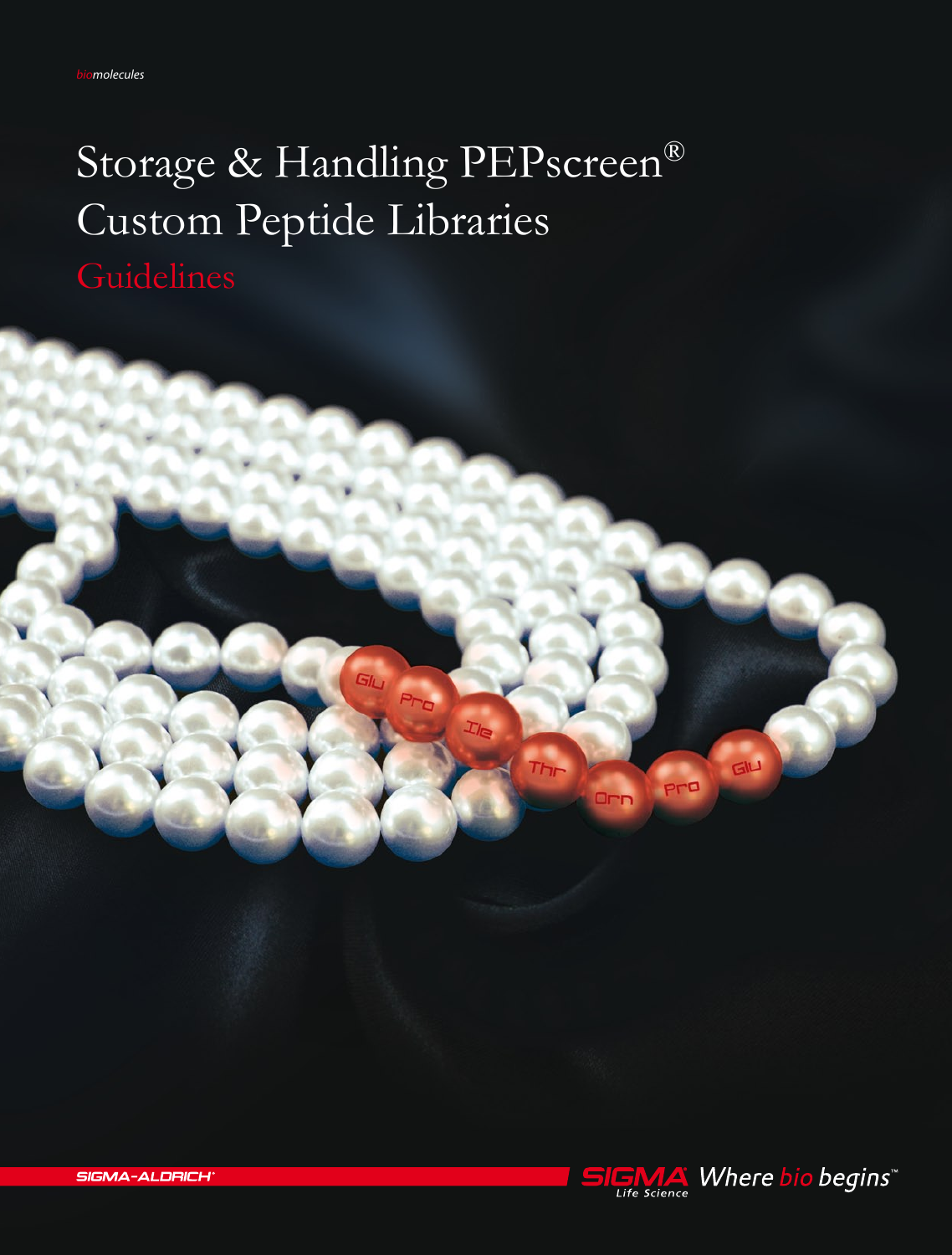

# Guidelines for Handling PEPscreen Custom Peptide Libraries

The first step in working with your PEPscreen peptide set is to obtain a uniform solution of dissolved peptides, which can be aliquotted, diluted, assayed, and stored. Dissolving the peptides is a critical step for successful use of a PEPscreen peptide set. This document provides guidelines for dissolving, handling and storing your peptide set.

When working with a peptide library, it is not convenient to determine a solubilization strategy for each individual peptide. It is most practical to follow a single solubilization strategy for the entire set of peptides.

# Peptide Solubilization

Unfortunately, there is no universal solvent suitable for dissolving all peptide types that is compatible with all biological assays. The solubility of a particular peptide is dependent on the amino acid composition and the sequence. Sequences comprised of several charged residues (D, E, K, R, and H) are soluble in aqueous solvents. Sequences comprised of several hydrophobic residues (A, V, M, L, I, F, and W) are more soluble in organic solvents such as N,N dimethylformamide (DMF), dimethyl sulfoxide (DMSO), or N-1-methyl-2 pyrrolidone (NMP).

All peptides possess a certain level of solubility in a solvent. Depending on your application, it may not be necessary to dissolve the entire peptide sample to achieve valid results in your screening experiment. When choices are available for specific sequence characteristics, it is advisable to try solvents that are more easily removed by lyophilization, in the event the solvent does not dissolve the sample.

# Choosing the Solvent

The following characteristics should be considered when choosing your solvent:

- 1. The ability of the solvent to dissolve a variety of peptide types
- 2. Solvent characteristics: toxicity, chemical reactivity, and stability
- 3. Solvent purity
- 4. Solvent availability and cost
- 5. Special handling requirements

Pure water is often the preferred choice; however, there are likely hydrophobic peptides in your peptide library that will not be soluble in water. Thus, other solvents need to be considered. The preferred solvent for researchers is either DMF or DMSO because of their ability to dissolve a wide variety of peptide sequences and they are relatively benign on the peptides and the assays.

In general, we recommend a solution of 0.2 mL of 80% DMSO/20% water mixture (v/v) as the most useful solvent for peptide sets. However, in applications involving living cells, the final concentration of DMSO or DMF must be minimized by multiple-fold dilutions due to the mild toxicity of these solvents. If the tolerance of specific biological assays to DMF or DMSO is not well established, other suitable solvents will need to be explored.

# Solubilization Guideline

The guideline below is one example of a useful solvent mixture, acetonitrile (ACN) and water  $(H<sub>2</sub>O)$ .

A good solvent for dissolving peptide sets is a 50% ( $v/v$ ) ACN/H<sub>2</sub>O mixture because many peptides are soluble in this mixture. Another benefit of this solvent mixture is that the solvent can be completely removed from the peptide sample by lyophilization if the peptide proves to be insoluble in the ACN/H<sub>2</sub>O mixture. Once the sample is lyophilized, another solvent can be tried. Acetonitrile is a widely used solvent and is less toxic to living cells, provided a high purity grade is used. It is recommended that a high concentration of acetonitrile (50% ACN in  $H_2O$  or greater) be used for dissolving the peptides. Most applications will require dilution in aqueous buffers to remove any solvent toxicity. A final acetonitrile level of 0.3% (v/v) or less should be safe for common cell culture systems.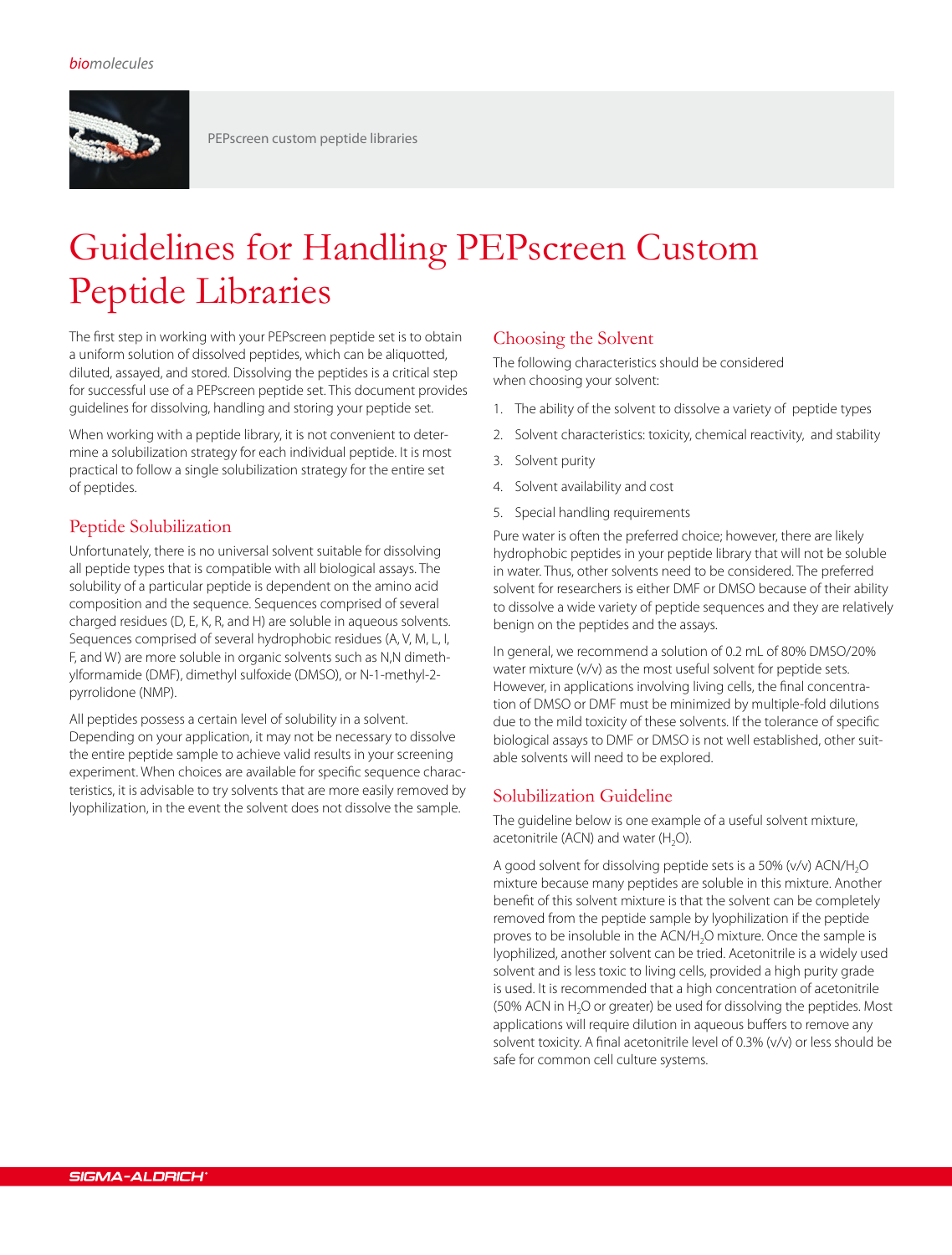

Speed up your discovery, reveal your target of interest

#### Dissolving the PEPscreen Peptide Set

#### The guideline below is a useful procedure for dissolving peptide sets.

- 1. Remove the caps from the tubes containing the peptides you wish to dissolve. It is advised that you uncap the tubes individually or in 8-column rows. A "decapper" tool is included in each PEPscreen shipment to aid in this process. Add 400 µl (or 2 x 200 µl) of 50% (v/v) ACN/H<sub>2</sub>O solution to each tube. For sets containing mostly hydrophobic peptide sequences, add 200 µl of ACN, followed by 200  $\mu$ l of H<sub>2</sub>O.
- 2. Recap the tubes, ensuring the cap is tightly sealed. Incomplete capping can result in solvent leakage from the tubes. It is critical that the caps and tubes not be interchanged to prevent crosscontamination of the samples. If there is any doubt as to which caps belong to which tubes, we recommend you wash and dry all the caps before recapping or use new caps. Cross-contamination of peptides can lead to invalid results.
- 3. Return the capped tubes to the rack. Apply the rack lid and secure by locking the lid. When the lid is "locked," invert the rack several times allowing dissolution to take place.
- 4. The capped tubes can be removed from the rack for inspection. Gentle tilting of the tube will determine whether or not the peptides have dissolved.
- 5. Continue the inspection for each tube, making note of the peptides not completely dissolved. Sonication may help in dissolving the peptides. If sonication does not completely dissolve the peptide, you may want to explore the strategies outlined in steps 6 and 7.
- 6. If there are several peptides that have not dissolved, add additional aliquots of the ACN/H<sub>2</sub>O mixture and repeat the mixing and sonication steps. A volume of up to 0.7 mL is practical for use in the tubes supplied. If there are still peptides that are not dissolved, follow the procedure outlined in step 7.
- 7. Label a 10 ml polypropylene tube corresponding to each undissolved peptide. Remove the cap from the corresponding tube of undissolved peptide and transfer the contents of the tube into the labeled 10 ml polypropylene tube. Lyophilize the 10 ml tubes to remove the solvent. DMSO is likely the most suitable solvent for hydrophobic peptides. After lyophilization,

add a minimum volume of solvent (typically 100 µl of DMSO) and dilute the solution with a 50/50 (v/v) ACN/H<sub>2</sub>O mixture to a total volume of 400 µl. This will maintain an equivalent peptide concentration for all of the peptides in the set. Vortexing the sample may assist in dissolving the peptide. Carefully transfer the peptide solution or suspension back into its original tube, cap the tube, and position the tube in its original location in the rack.

It is important to take a sensible approach when working with peptide sets. Although some peptides may not be completely dissolved, there will likely be enough dissolved peptide to provide meaningful results in many applications, such as binding assays, where an excess of peptide is typically present. Peptide solutions containing DMSO must be frozen when not in use to prevent oxidation of cysteines and methionines in the peptide sequence.

### Other Solvent Choices

Other solvent mixtures for dissolving peptides before final lyophilization are different combinations of acetic acid/acetonitrile/water mixtures. The acetic acid and the acetonitrile concentrations should range from 5 to 20%, depending on the relative hydrophobicities of the peptides. When high concentrations of acetic acid are used (>10%), the peptides should be lyophilized or frozen quickly to avoid potential hydrolysis reactions.

If using DMSO, it will be beneficial to add water to the DMSO (e.g., 20%) to assist hydration of highly hydrophilic peptides. Since DMSO is a weak oxidizing agent, peptides containing cysteine (C), methionine (M), or tryptophan (W) can be oxidized. For this reason, DMF or N-1-methyl-2-pyrrolidone (NMP) may be better choices for dissolving your peptide set.